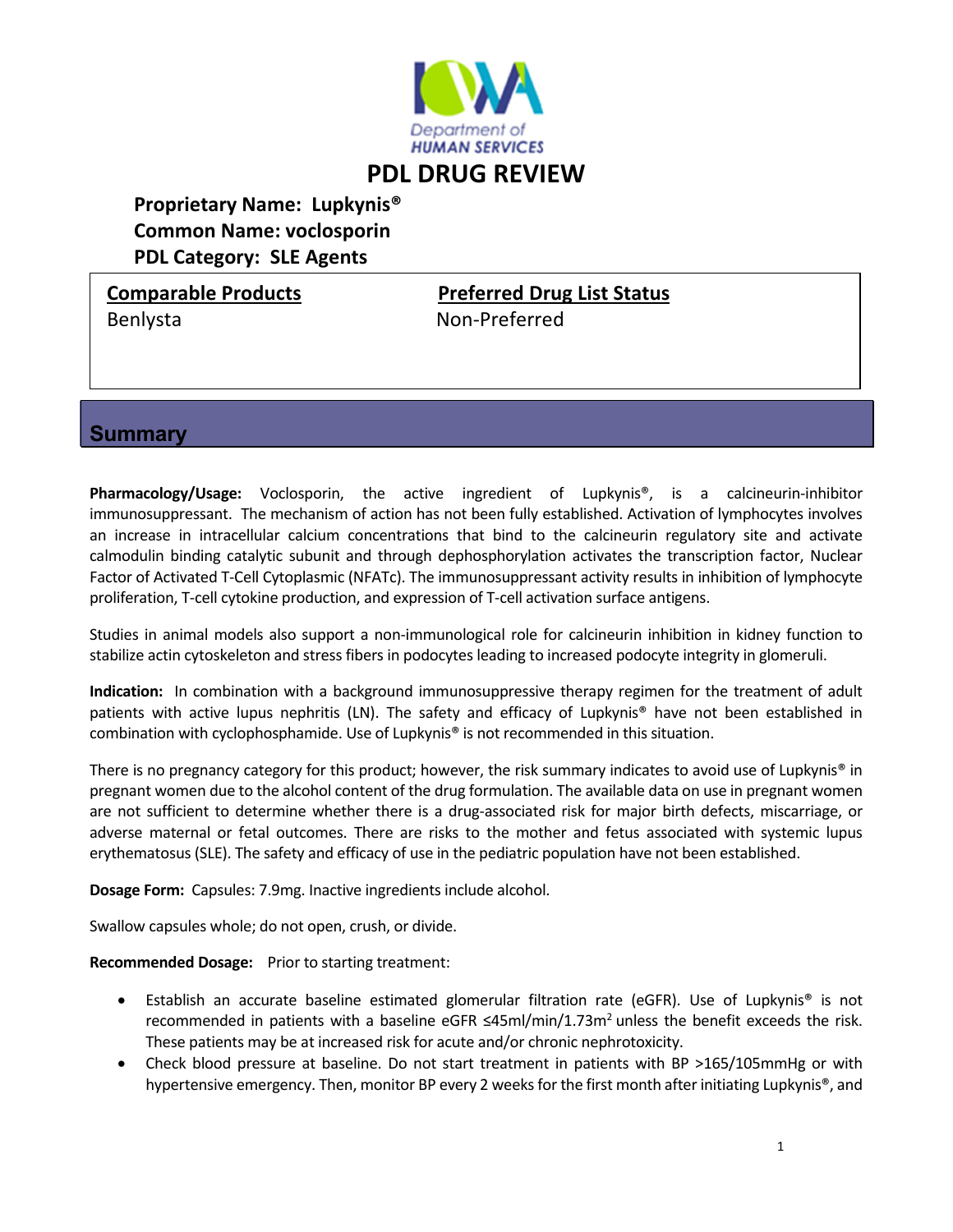as clinically indicated thereafter. For patients with BP >165/105mmHg or with hypertensive emergency, discontinue Lupkynis® and start antihypertensive therapy.

Take 23.7mg PO BID on an empty stomach consistently as close to a 12‐hour scheduled as possible in combination with mycophenolate mofetil (MMF) and corticosteroids. Avoid eating grapefruit or drinking grapefruit juice while taking Lupkynis®. If a dose is missed, take the missed dose as soon as possible within 4 hours after missing the dose. Beyond the 4-hour time frame, wait until the usual scheduled time to take the next regular dose. Do not double the next dose. Ifthe patient does not experience therapeutic benefit by 24 weeks, consider discontinuation of Lupkynis®. Safety and efficacy have not been established beyond one year. Consider the risks and benefits of longer durations of treatment in light of the patient's treatment response and risk of worsening nephrotoxicity.

Modify Lupkynis® dosage based on eGFR:

- Assess eGFR every 2 weeks for the first month, and then every 4 weeks thereafter.
- **If eGFR <60ml/min/1.73m<sup>2</sup>** and reduced from baseline by >20% and <30%, reduce the dose by 7.9mg BID. Re-assess eGFR within 2 weeks; if eGFR is still reduced from baseline by >20%, reduce the dose again by 7.9mg BID.
- $\bullet$  If eGFR <60ml/min/1.73m<sup>2</sup> and reduced from baseline by ≥30%, discontinue Lupkynis®. Re-assess eGFR within 2 weeks; consider restarting Lupkynis at a lower dose (7.9mg BID) only if eGFR has returned to ≥80% of baseline.
- For patients that had a decrease in dose due to eGFR, consider increasing the dose by 7.9mg BID for each eGFR measurement that is ≥80% of baseline; do not exceed the starting dose.

As discussed above, the use of Lupkynis® is not recommended in patients with a baseline eGFR ≤45ml/min/1.73m<sup>2</sup> unless the benefit exceeds the risk. If used in patients with severe renal impairment at baseline, the recommended starting dose is 15.8mg BID. In patients with mild and moderate hepatic impairment, the recommended dose is 15.8mg BID. Lupkynis® is not recommended to be used in patients with severe hepatic impairment.

**Drug Interactions:** Voclosporin is a sensitive CYP3A4 substrate. Co‐administration with strong or moderate CYP3A4 inhibitors increases voclosporin exposure, which may increase the risk of Lupkynis® adverse reactions. Co‐ administration of Lupkynis® with strong CYP3A4 inhibitors (e.g. ketoconazole, itraconazole, clarithromycin) is contraindicated. Reduce Lupkynis® dosage when co‐administered with moderate CYP3A4 inhibitors(e.g. verapamil, fluconazole, diltiazem). Reduce the Lupkynis® dose to 15.8mg QAM and 7.9mg QPM. Avoid food or drink containing grapefruit when taking Lupkynis®.

Voclosporin is a sensitive CYP3A4 substrate. Co‐administration with strong or moderate CYP3A4 inducers decreases voclosporin exposure, which may decrease the efficacy of Lupkynis®. Avoid the co-administration of Lupkynis® with strong or moderate CYP3A4 inducers.

Voclosporin is a P‐gp inhibitor. Co‐administration of voclosporin increases exposure of P‐gp substrates. For certain P‐gp substrates with a narrow therapeutic window, reduce the dosage of the substrate as recommended in its prescribing information, if needed.

The effect of Lupkynis® on OATP1B1 substrates (e.g. statins) has not been studied clinically. However, voclosporin is an OATP1B1 inhibitor in vitro and information suggests an increase in the concentration of these substrates is possible. Thus, monitor for adverse reactions of OATP1B1 substrates when used concomitantly with Lupkynis®.

Avoid the use of live attenuated vaccines during treatment with Lupkynis® (e.g. intranasal influenza, measles, mumps, rubella, oral polio, BCG, yellow fever, varicella, and TY21a typhoid vaccines). Inactivated vaccines noted to be safe for administration may not be sufficiently immunogenic during treatment with Lupkynis®.

**Box Warning:** Lupkynis® has a box warning regarding malignancies and serious infections. The warning notes that there is an increased risk for developing malignancies and serious infections with Lupkynis® or other immunosuppressants that may lead to hospitalization or death.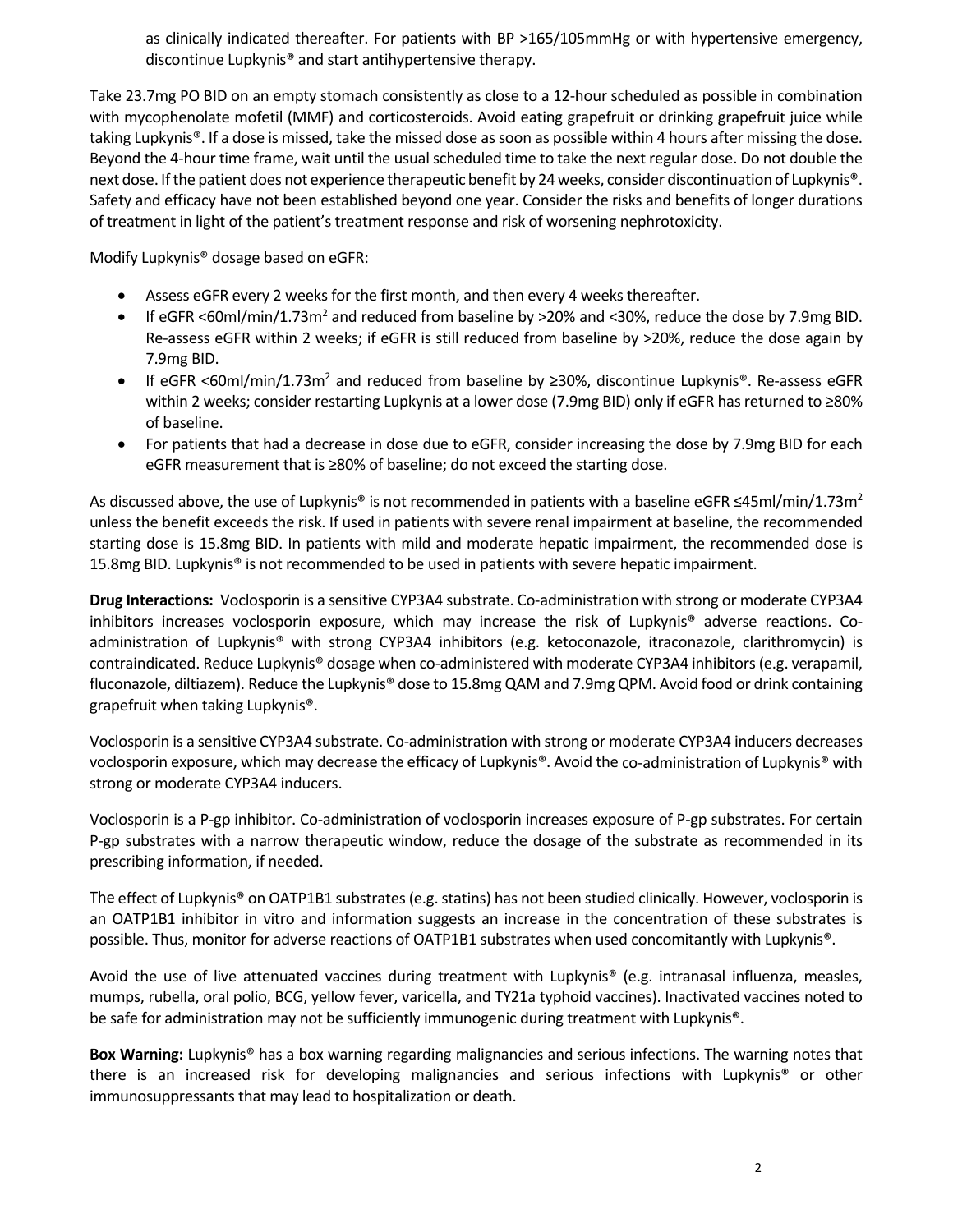Common Adverse Drug Reactions: Listed % incidence for adverse drug reactions= reported % incidence for drug (Lupkynis®) minus reported % incidence for placebo. Please note that an incidence of 0% means the incidence was *the same as or less than placebo.* The most frequently reported adverse events included glomerular filtration rate decreased (15%), hypertension (10%), diarrhea (6%), headache (7%), anemia (6%), cough (9%), urinary tract infection (4%), abdominal pain upper (5%), dyspepsia (3%), alopecia (3%), renal impairment (3%), abdominal pain (3%), mouth ulceration (3%), fatigue (3%), tremor (2%), acute kidney injury (2%), and decreased appetite (2%).

Immunosuppressants, including Lupkynis®, increase the risk of developing lymphomas and malignancies, especially of the skin. The risk appears to be related to the intensity and duration of immunosuppression rather than to the use of any specific agent. Assess patients for skin changes and advise to avoid or limit sun exposure and to avoid artificial light by wearing protective clothing and using a broad spectrum sunscreen with a high protection factor (SPF 30 or higher).

Immunosuppressants, including Lupkynis®, increase the risk of developing bacterial, viral, fungal, and protozoal infections. These infections may lead to serious, including fatal, outcomes. Monitor for the development of infection. Consider the risks and benefits for the individual patient, and use the lowest effective dose needed to maintain response.

Lupkynis®, like other calcineurin‐inhibitors, can cause acute and/or chronic nephrotoxicity. Monitor eGFR regularly during treatment and consider dose reduction or discontinuation in patients with decreases in eGFR from baseline. Consider risks and benefits of Lupkynis® treatment in light of the patient's treatment response and risk of worsening nephrotoxicity, including in the following situations:

- Longer treatment duration beyond one year. Safety and efficacy of Lupkynis<sup>®</sup> have not been established beyond one year
- Coadministration with drugs associated with nephrotoxicity. The risk for acute and/or chronic nephrotoxicity is increased when Lupkynis® is concomitantly administered with drugs associated with nephrotoxicity.

Hypertension is a common adverse reaction of Lupkynis® therapy and may require antihypertensive therapy. Monitor blood pressure regularly during treatment and treat new-onset hypertension and exacerbations of preexisting hypertension.

Lupkynis®, like other calcineurin‐inhibitors, may cause a spectrum of neurotoxicities. Monitor for neurologic symptoms and consider dosage reduction or discontinuation of Lupkynis® if neurotoxicity occurs.

Hyperkalemia, which may be serious and require treatment, has been reported with calcineurin‐inhibitorsincluding Lupkynis®. Concomitant use of agents associated with hyperkalemia (e.g. potassium‐sparing diuretics, ACE inhibitors, angiotensin receptor blockers) may increase the risk for hyperkalemia. Monitor serum potassium levels periodically during treatment.

Lupkynis<sup>®</sup> prolongs the QTc interval in a dose-dependent manner after single dose administration at a dose higher than the recommended lupus nephritis therapeutic dose. The use of Lupkynis® in combination with other drugs that are known to prolong QTc may result in clinically significant QT prolongation. Certain circumstances may increase the risk of the occurrence of torsade de pointes and/or sudden death in association with the use of drugs that prolong the QTc interval, including bradycardia; hypokalemia or hypomagnesemia; concomitant use of other drugs that prolong the QTc interval; and the presence of congenital prolongation of the QT interval.

Cases of pure red cell aplasia (PRCA) have been reported in patients treated with another calcineurin‐inhibitor immunosuppressant. All of these patients reported risk factors for PRCA such as parvovirus B19 infection, underlying disease, or concomitant medications associated with PRCA. If PRCA is diagnosed, consider discontinuation of Lupkynis®.

#### **Contraindications:**  In patients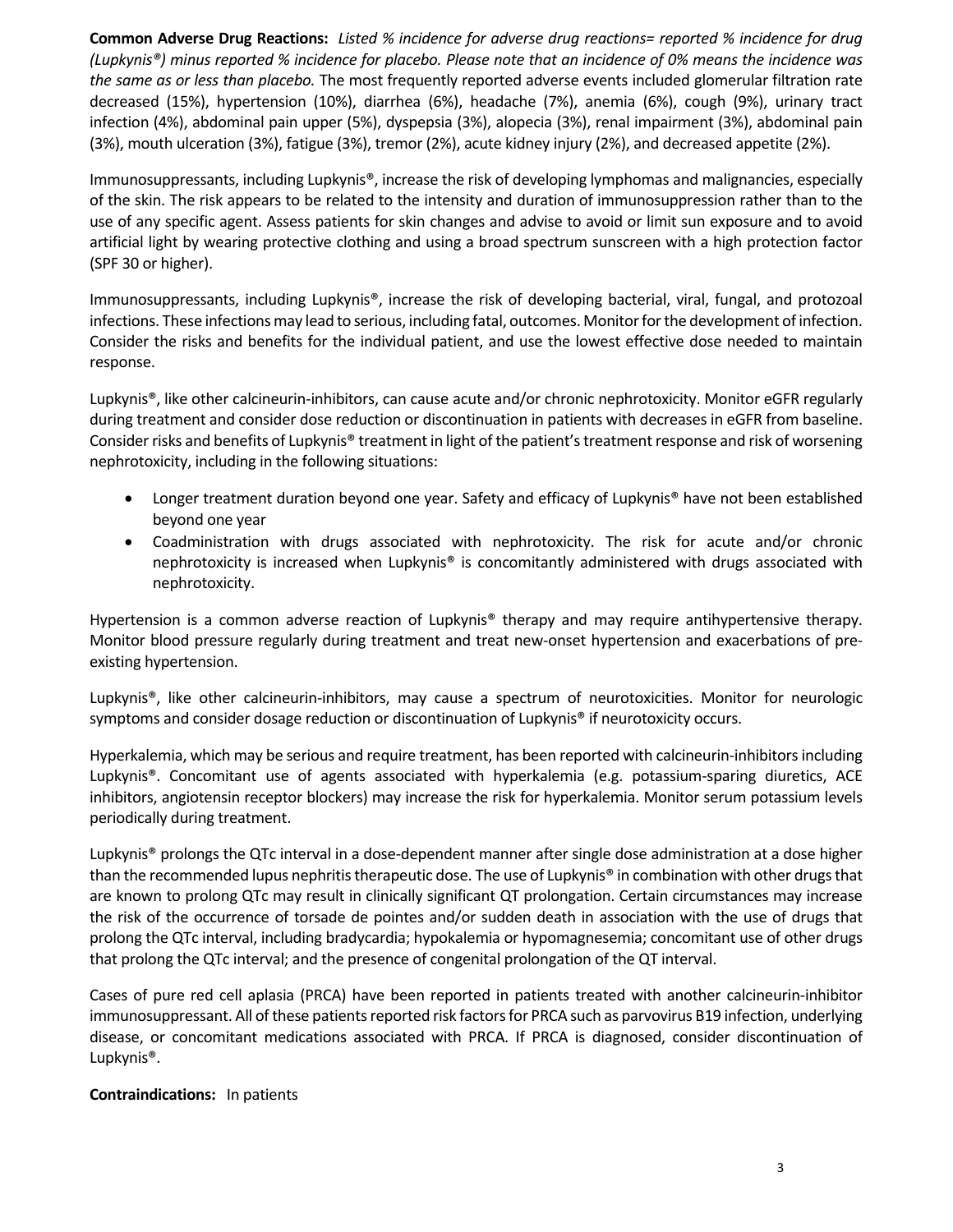- Concomitantly using strong CYP3A4 inhibitors (e.g. ketoconazole, itraconazole, clarithromycin)
- Who have had a known serious or severe hypersensitivity reaction to the Lupkynis<sup>®</sup> or any of its excipients

#### **Manufacturer:** Aurinia Pharma US, Inc

**Analysis:** The safety and efficacy of Lupkynis® were assessed in a 52‐week, randomized, double‐blind, placebo‐ controlled study that included adults (N=357) diagnosed with systemic lupus erythematosus and with International Society of Nephrology/Renal Pathology Society (ISN/RPS) biopsy‐proven active Class III or IV lupus nephritis (LN) (alone or in combination with Class V LN) or Class V LN. Patients with Class III or IV LN (alone or in combination with Class V LN) were required to have a urine protein to creatinine (UPCR) ratio of ≥1.5mg/mg; patients with Class V LN were required to have a UPCR of ≥2mg/mg.

Patients were randomized to receive Lupkynis® 23.7mg BID or placebo and in both arms received background treatment with MMF (oral at a target dose of 2g/day) and corticosteroids (IV followed by a reducing taper of oral). Throughout the study, patients were prohibited from using immunosuppressants (other than MMF and hydroxychloroquine/chloroquine) and from changing/commencing angiotensin II receptor blockers (ARBS) or angiotensin converting enzyme (ACE) inhibitors. The median age of included adults was 31 years (range 18 to 72), while most were women (88%). The distribution by kidney biopsy class was Class III or IV (60.8%), Class III or IV in combination with Class V (24.9%), and Class V (14.3%). Mean eGFR upon entry was  $91ml/min/1.73m<sup>2</sup>$  and mean UPCR on entry was 4mg/mg.

The primary endpoint was the proportion of patients achieving complete renal response at week 52. Complete renal response was defined as follows (and both must be met):

- UPCR of ≤0.5mg/mg, and
- eGFR ≥60ml/min/1.73m<sup>2</sup> or no confirmed decrease from baseline in eGFR of >20% or no treatment- or disease‐related eGFR‐associated event (defined as blood creatinine increased, creatinine renal clearance decreased, glomerular filtration rate decreased, serum creatinine increased, renal impairment, renal failure, or renal failure acute) at time of assessment.

In order to be considered a responder, the patient must not have received more than 10mg prednisone for ≥3 consecutive days or for ≥7 days in total during weeks 44 through 52. Patients who received rescue medication or withdrew from the study were considered non‐responders.

Results suggested that a significantly higher proportion of patients in the Lupkynis® arm than in the placebo arm achieved complete renal response at week 52. Results can be seen in the table below, which was adapted from the prescribing information.

| <b>Endpoints</b>                                                                                                                                                      | Lupkynis <sup>®</sup><br>$(N=179)$ | Placebo<br>$(N=178)$ | <b>Odds Ratio</b> |
|-----------------------------------------------------------------------------------------------------------------------------------------------------------------------|------------------------------------|----------------------|-------------------|
| <b>Primary Endpoint</b>                                                                                                                                               |                                    |                      |                   |
| Complete Renal Response at week 52, [n (%)]                                                                                                                           | 73 (40.8%)                         | 40 (22.5%)           | 2.7; p<0.001      |
| Components of the Primary Endpoint                                                                                                                                    |                                    |                      |                   |
| UPCR $\leq$ 0.5mg/mg, [n (%)]                                                                                                                                         | 81 (45.3%)                         | 41 (23.0%)           | 3.1               |
| eGFR $\geq$ 60ml/min/1.73m <sup>2</sup> or no confirmed $\downarrow$ from baseline in eGFR of<br>>20% or no treatment- or disease-related eGFR-associated AE, [n (%)] | 147 (82.1%)                        | 135 (75.8%)          | 1.5               |

A higher proportion of patients in the Lupkynis® arm than placebo arm achieved complete renal response at week 24 (32.4% vs 19.7%; OR 2.2). Time to UPCR of ≤0.5mg/mg was shorter in the Lupkynis® arm than the placebo arm (median time of 169 days vs 372 days; HR 2.0).